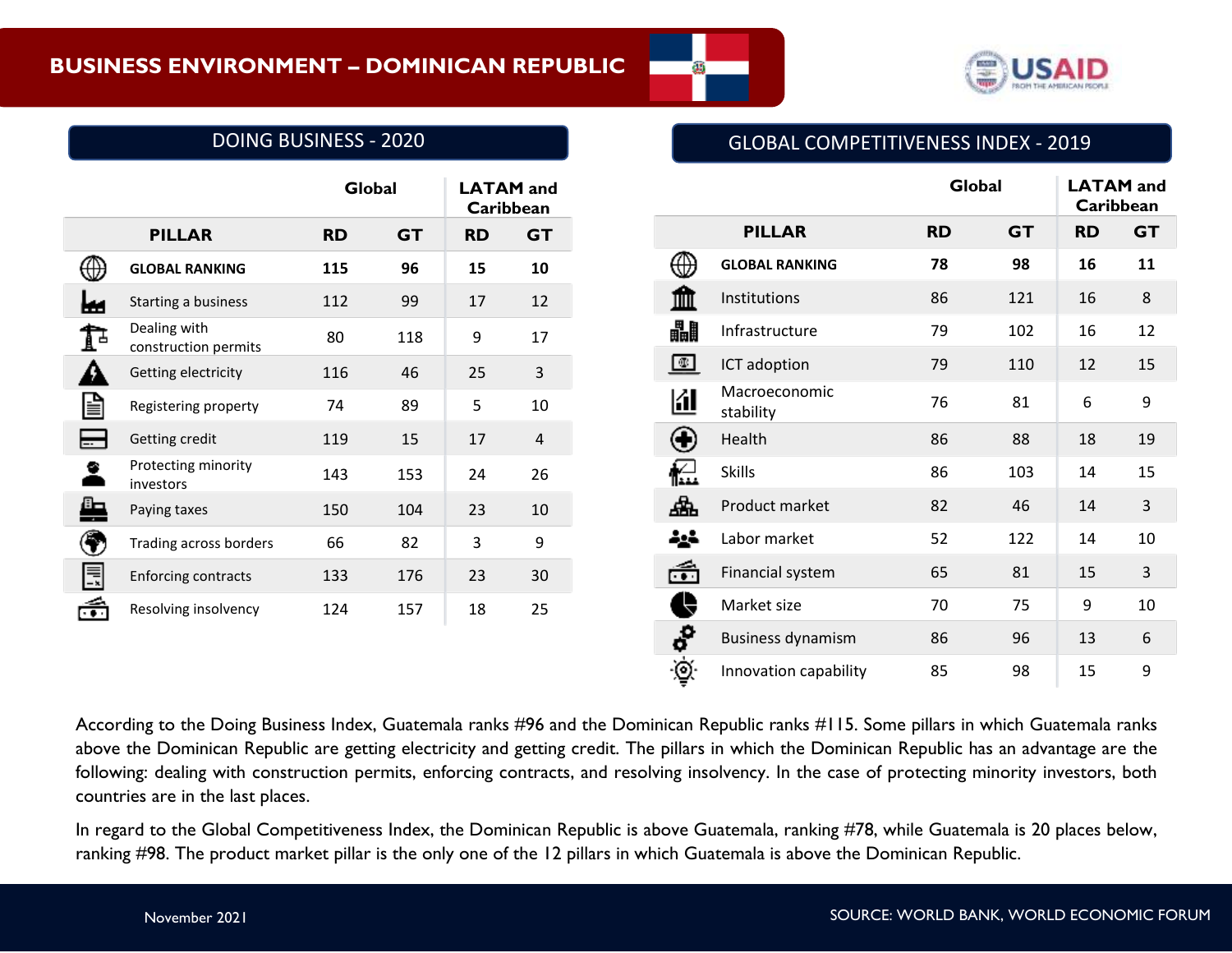

# INVESTMENT PROJECTS 2021

**7** Investment Projects in the Dominican Republic From January 2021 to October 2021



There is only one investment project registered for the Dominican Republic for the January 2021-October 2021 period.



# INVESTMENT PROJECTS 2019 - 2021

Signs of Investments with the Dominican **4** Republic as Their Destination From January 2019 to November 2021



During the January 2019 to October 2021 period, no signs of investments by the Dominican Republic have been registered in fDi Markets.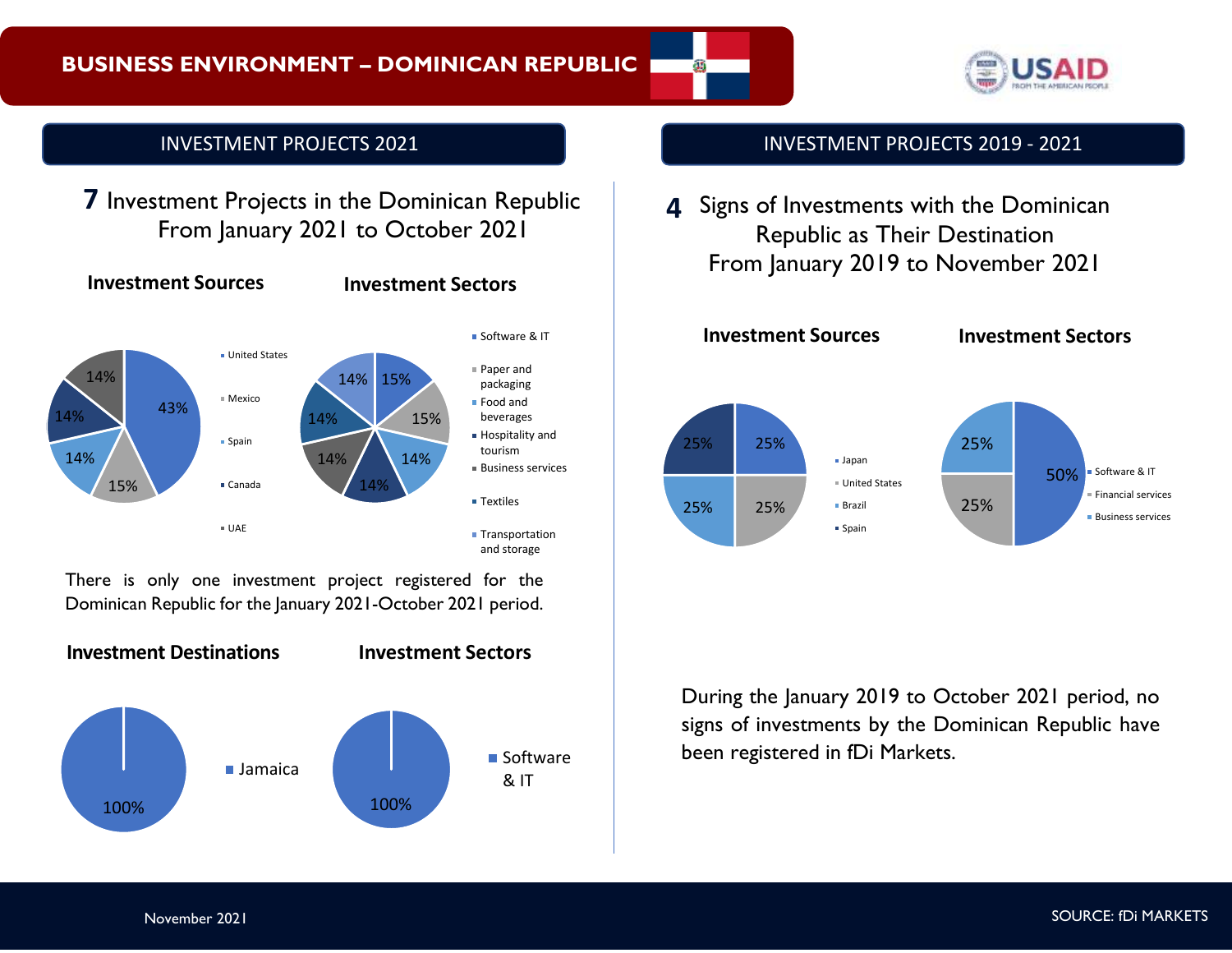

The Monthly Manufacturing Activity Index shows that this activity increased from 54.4 in August 2021 to 67.2 in September 2021. The variables that showed the highest growth were:

- Sales volume: It shifted from 48.3 in August to 72.5 in September.
- Production volume: It shifted from 44 to 77.
- Employment: It shifted from 50 to 61.

Considering that the Manufacturing Activity makes a significant contribution to the GDP and that it is one of the main generators of employment in the country, it has been a determining factor in the recovery of the Dominican Republic's economy. According to the Central Bank of the Dominican Republic, this activity has been one of the pillars in the first 9 months of the year. It had an inter-annual growth of 11.5%. It is one of the main sectors contributing to the economy, with a 24.3% share in the country's total revenue. This sector is also important in the efforts to attract investments.

# COMPETITIVENESS FACTORS

The Association of Industries of the Dominican Republic performs the quarterly Industrial Juncture Survey. It establishes the Index of Incidence on Competitiveness Factors.

"This Survey determines, in order of importance, the main factors that have a negative impact on the competitiveness of the industrial sector and determines their importance and weight on the industry during a particular quarter." Some the main factors are:

# MANUFACTURING INDUSTRY NETWORKS AND THE MANUFACTURING INDUSTRY

#### **Cost of Raw Materials**

For the third consecutive quarter, this factor has remained in first place. In the April to June 2020 quarter it was in fourth place; however, one year later, it is the factor that occupies first place. This factor shows a 40% incidence.

## **Sea and Land Transportation**

In the second 2021 quarter, this factor placed second for the first time, showing an incidence of 15%.

#### **Unfair Competition**

This has always been one of the top factors affecting competitiveness in the Dominican Republic. This ranking of factors has been performed for five years, and throughout this period, this factor has occupied the first place about 5 times. The incidence of this factor is 12%.

#### **Tax Burden**

In the first quarter of the year 2021 it was in second place, due to the incidence of the factors mentioned above. In the second quarter, it is in fourth place, with an incidence of 7%.

Other factors considered by this survey include: low level of economic activity, with an incidence of 7%, and fuel prices, with an incidence of 6%, among others. Due to the current container crisis affecting countries world wide, and the increase in fuel prices, it is expected that the results of the survey for the third quarter will show that the above-mentioned factors will have greater incidence on the country's competitiveness.